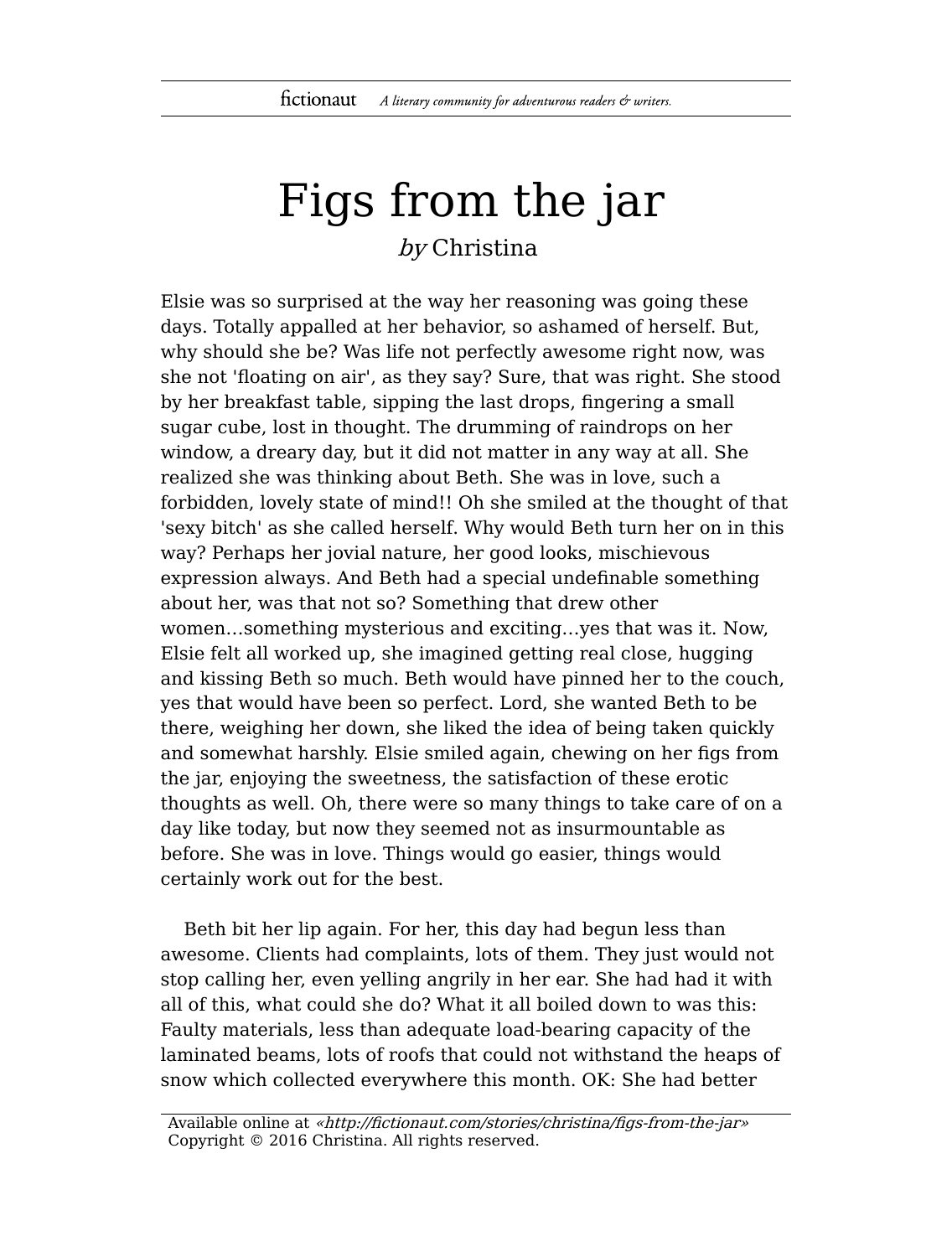get the correct data on this, she ordered beams to be sent up for a thorough examination by the certification lab. If these beams failed at lesser loads than expected, they had to pay customers huge amounts of damage money, not at all a desired situation, quite on the contrary. Understandably, she hated it! But what caused these flaws? They had to examine failures thoroughly, was there any sign of bad bonding or too fragile wood structure in the first place? More sleuthing needed for sure. When the phone rang again, she was expecting another angry voice, but it wasn't: It was Elsie.

'Elsie? Oh hi, dear. You look beautiful. I think…'

'Oh hahaha that's a good one, Beth! How are you? Thought I'd check up on you, see if you might want to go for some lunch with me.'

'Oh of course, Elsie, I'd love that. Gosh, I need a break. Badly!'

'What's up? Has someone been complaining? You sound exhausted and not in a good mood…'

'Eh, yeah. It's been pretty rough this morning, love.'

'What happened? This is not the usual thing when I call you.'

'Ahh, well, there has been some roof damage. In several places. My boss had to go around and check it. I think there are faulty laminated beams which we have sold. We must investigate what is wrong here. Rapidly. But I dearly need some food now. I'd love to go with you, Elsie.'

'Oh no, it sounds serious. Maybe you can't go?'

'Really, it's OK. If I can hurry. See you soon, honey.'

'All right sweetie, I'll be there in a short while. Kisses.'

'Muahhhh kisses back at you. Can't wait. Bye.'

The roads were cleared, though snow was falling continually and it might get worse quickly from what Elsie could tell. She thought they were very lucky not to have to go far for work or meals. Soon she was in the driveway at the construction company. She trembled slightly, maybe partly because of the cold weather, but mostly because it was Beth she was meeting. The main door was so heavy, she felt like a midget with no strength at all, fighting also the winds that worked against her. Finally inside, she sighed, relieved, and